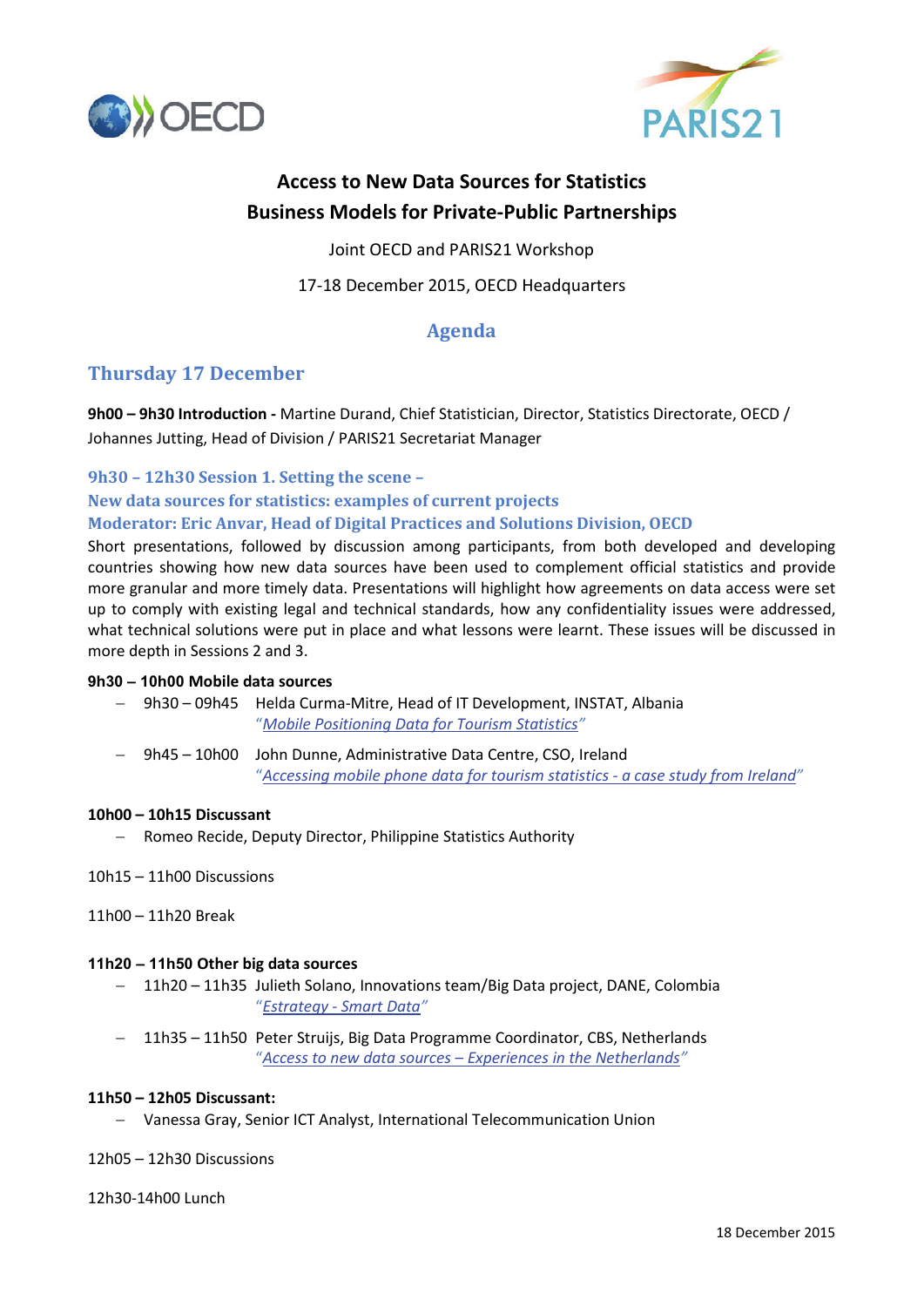# **14h00 – 17h00 Session 2. Data confidentiality and Privacy**

# **Moderator: Paul Schreyer, Deputy Director, Statistics Directorate, OECD**

Short presentations, followed by discussion among participants, from commercial data providers, academics and official statistical bodies on the legal and technical challenges posed by data confidentiality and privacy, and how these challenges could be overcome.

#### **14h00 – 14h45 Country perspective**

- − 14h00 14h15 Karen Gask, Big Data Unit ONS, United Kingdom "*[Data confidentiality and privacy in data science for official statistics"](http://www.oecd.org/std/1-Karen%20Gask.pdf)*
- − 14h15 14h30 Erik Wetter, Flowminder *["Mobile data access for public benefit/SDGs: Cases and caveats"](http://www.oecd.org/std/Flowminder-OECD-2015-Dec.pdf)*
- − 14h30 14h45 Peter Struijs, CBS Netherlands and UN Group on Big Data, "*Considerations [on principles for data access"](http://www.oecd.org/std/3-%20Peter%20Struijs.pdf)*

#### **14h45 – 15h00 Discussant:**

- − Amparo Ballivian, World Bank and UN Group on Big Data "*[Comments on Data Privacy](http://www.oecd.org/std/Amparo%20Ballivian.pdf)*"
- 15h00 15h30 Discussions
- 15h30 15h45 Break

#### **15h45 – 16h15 Regional perspective**

- − 15h45 16h00 Steven Vale, Statistical Management and Modernisation Unit, UNECE *["Confidentiality Issues in the UNECE Big Data Activities](http://www.oecd.org/std/1-Steven%20Vale1.pdf)*"
- − 16h00 16h15 Michail Skaliotis, Eurostat Big Data Task Force "*[Addressing legal and technical challenges of big data in the European Statistical](http://www.oecd.org/std/2-Skaliotis.pdf)  [System: the Big Data Action Plan & Roadmap](http://www.oecd.org/std/2-Skaliotis.pdf)*"

#### **16h15 – 16h30 Discussant**

- − Roxane Silberman, Directrice de Recherche émérite CNRS and Conseiller Scientifique CASD/GENES *["Data confidentiality and privacy: regional perspectives"](http://www.oecd.org/std/Roxane%20Silberman.pdf)*
- 16h30 17h00 Discussions
- 17h15 18h30 Cocktail

# **Friday 18 December**

# **9h00 – 12h10 Session 3. Business Models and Incentives**

# **Moderator: Johannes Jutting, Head of Division / PARIS21 Secretariat Manager**

Presentations, followed by discussion among participants, from the private sector and regulatory or international institutions on their perspective as regards incentives, obstacles and possible business and governance models to make data access possible.

#### **9h00 – 9h10 Introduction**

#### **9h10 – 10h10 Mobile data**

− 9h10 – 9h25 Nicolas de Cordes, VP Marketing Anticipation, FT Orange Group *"*[Low cost industrialization for PPP Analytics](http://www.oecd.org/std/1-Nicolas%20de%20Cordes.pdf)*"*